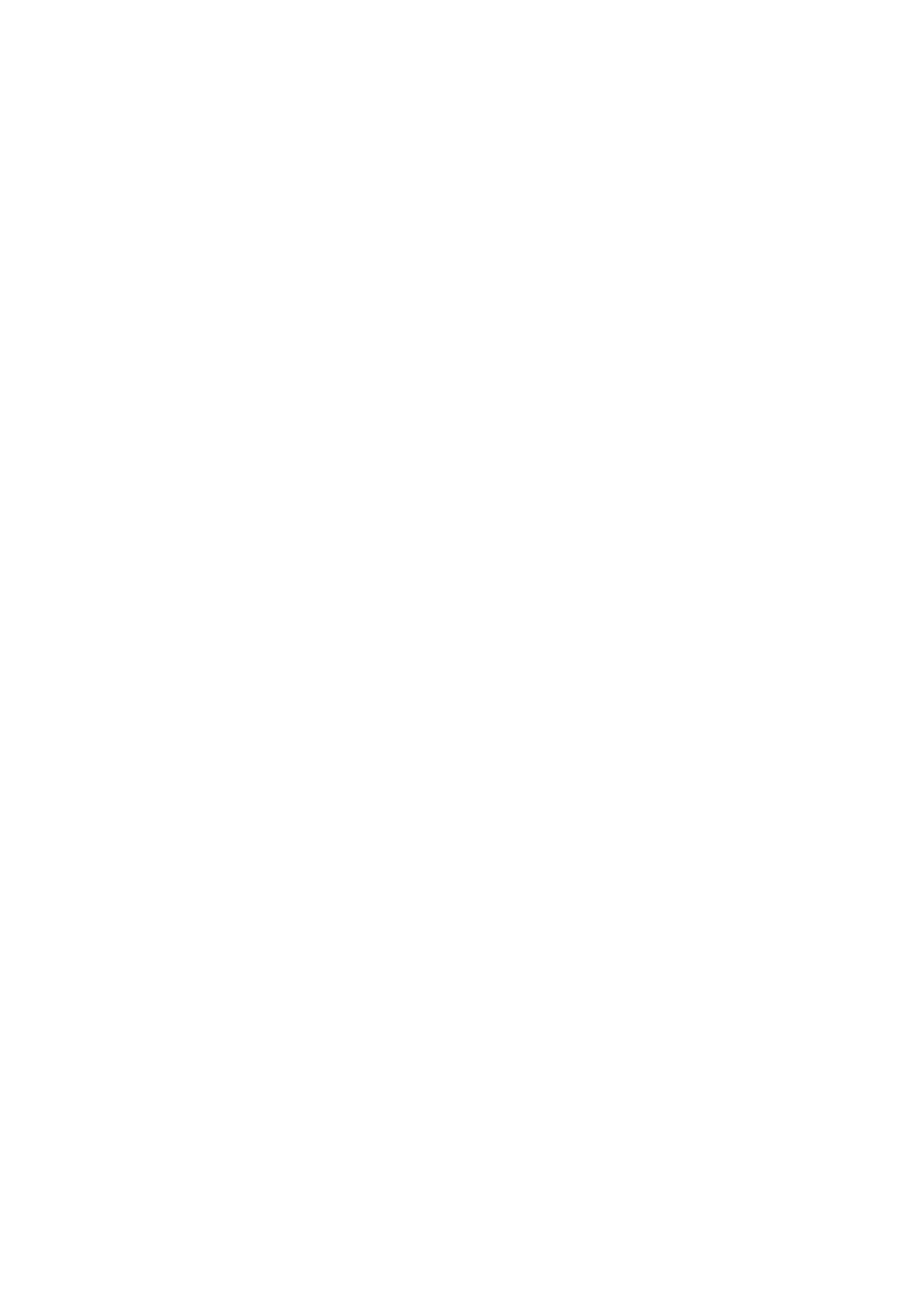## **ANNEX**

## **GUIDANCE FOR THE COMMISSIONING TESTING OF BALLAST WATER MANAGEMENT SYSTEMS**

#### **Context**

1 The purpose of commissioning testing is to validate the installation of a ballast water management system (BWMS) by demonstrating that its mechanical, physical, chemical and biological processes are working properly. Commissioning testing is not intended to validate the design of type-approved BWMS that are approved by the Administration.

2 The following Guidance for the commissioning testing of BWMS has been developed for use by persons fitting and verifying the installation of BWMS in accordance with:

- .1 regulation E-1.1.1 of the Convention, which requires, inter alia, that an initial survey verify that any structure, equipment, systems, fitting, arrangements, material or processes comply fully with the requirements of the Convention;
- .2 regulation E-1.1.5 of the Convention which requires, inter alia, that an additional survey be made after a change, replacement, or significant repair of the structure, equipment, systems, fittings, arrangements and material necessary to achieve full compliance with the Convention;
- .3 paragraph 8.2.5 of the BWMS Code, which requires that the Administration issuing the International Ballast Water Management Certificate verify that installation commissioning procedures are on board the ship in a suitable format;
- .4 paragraph 8.3.6 of the BWMS Code, which requires that the installation commissioning procedures have been completed;
- .5 paragraph 1.18 of resolution MEPC.174(58), which provides that, when a type-approved ballast water management system is installed on board, an installation survey according to section 8 should be carried out; and
- .6 paragraph 1.1.2.19 of annex 4 of the HSSC Guidelines (resolution A.1120(30)), which includes, "verifying that an operational test of the ballast water management system was carried out based on the installation commissioning procedures and that documented evidence is provided which shows compliance of the treated discharge ballast water during the above mentioned test with regulation D-2 through sampling and analysis based on applicable guidelines developed by the Organization."

3 For the purposes of this Guidance, commissioning testing refers to an operational test of the ballast water management system carried out based on the installation commissioning procedures referred to in paragraph 2.6.

#### **Validating compliance**

4 The following steps should be undertaken following installation of the BWMS on board the ship, and after all ballasting equipment (e.g. pumps and piping) has been fully installed and tested as appropriate: